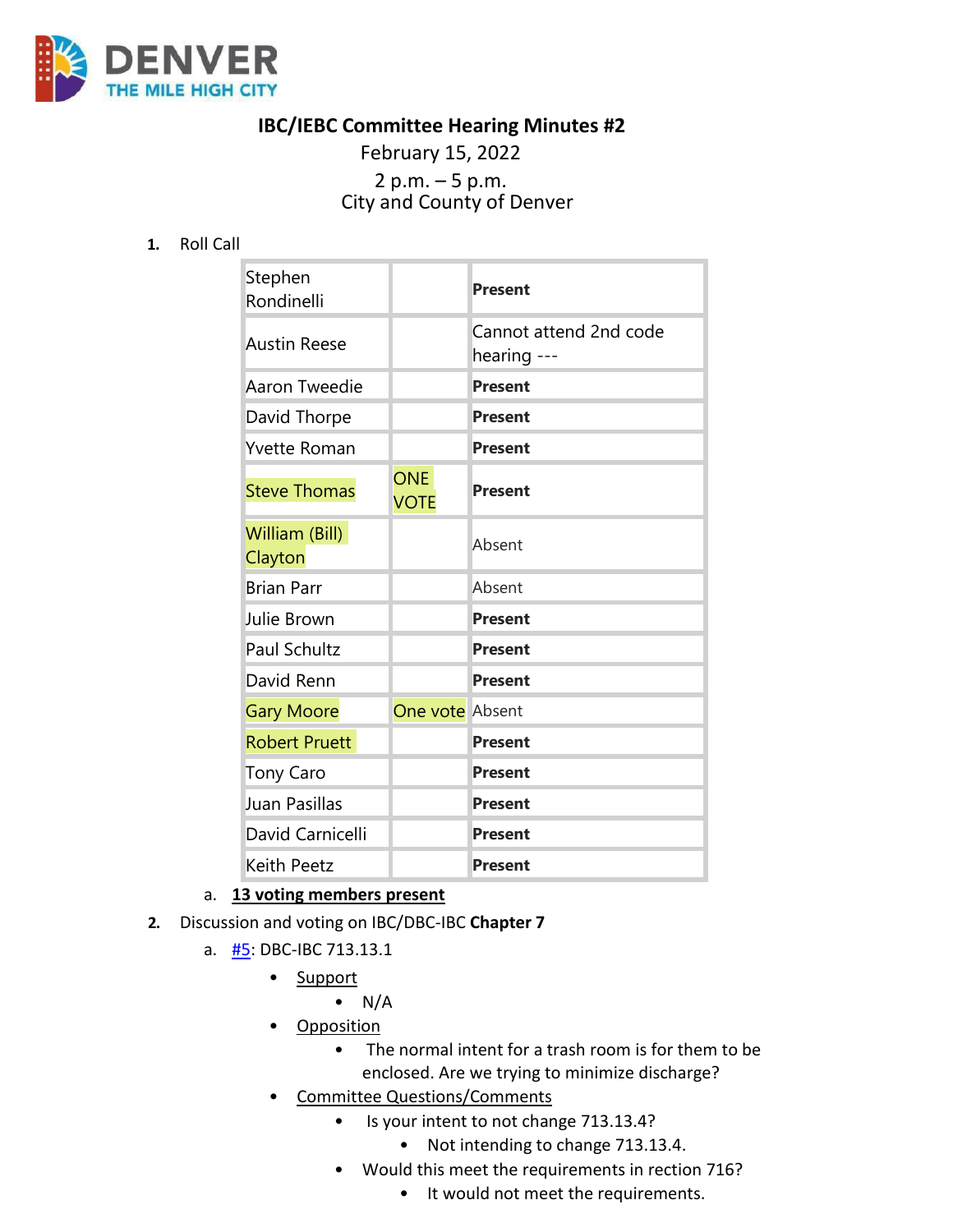- If I have a rated shaft and a rated refuge room at the bottom of the shaft, I will protect the dumpster. Is there a requirement to fill in the area between the shaft and the discharge room?
	- Yes, shaft enclosure shall be filled in with approved material
- Support (Rebuttal)
	- $\bullet$  N/A
- Opposition (Rebuttal)
	- It sounds like if you don't want to follow the section requirements then you can just put some mineral wool around the edges. Seems you are trying to allow for a nonenclosed room.
- Discussion/Motion:
	- Get rid of "this section and" in the language
	- If we don't approve this change, how is the Denver fire dept going to enforce this code?
	- In opposition because don't believe fire termination was the original intent of the code.
	- Why do we have a 2-hour shaft?
		- Due to the high hazards associated.
- **Vote:** Motion to reject proposal.
	- Motion passes (7 for, 5 against, 1 abstain)
- b. [#85:](https://www.denvergov.org/files/assets/public/community-planning-and-development/documents/ds/building-codes/code-adoption/amendment-proposals/ibc/ibc_720.3.2.pdf) DBC-IBC 720.3.2
	- Support
		- $\bullet$  N/A
	- Opposition
		- $N/A$
	- Committee Questions/Comments
		- Modification to consider (removing the second "with" to having.) – "with mesh size…"
		- Does this apply to all types of insulation, including spray foam?
			- Intended for insulation that could become dislodged. Not intended for spray.
		- Would you consider relocating this under the general section of 720.1.1 to not be concealed or exposed insulation?
			- Agree, sounds logical.
		- Is there willingness to modify the code to specify the type of insulation?
			- It would be good language to correct.
		- Is it your intent to have insulation placed in a floor cavity be fixed?
			- It is not.
	- Support (Rebuttal)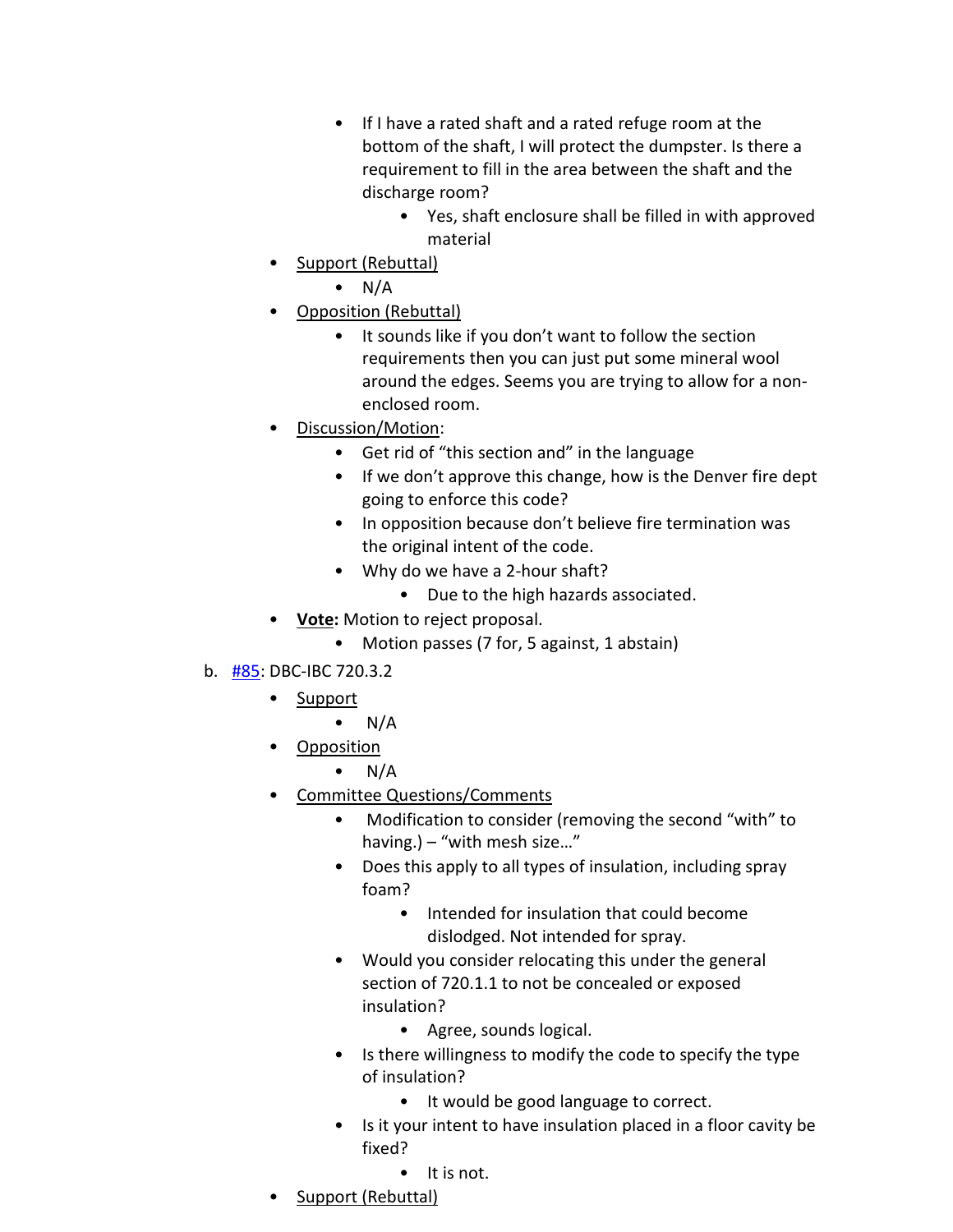- $\bullet$  N/A
- Opposition (Rebuttal)
	- $\bullet$  N/A
- Discussion/Motion:
	- Motion to approve as modified with the with the intent to modify the exemption of insulations that don't apply.
- **Vote:**
	- Motion passes (12 for, 1 against)

# **Committee to make modifications: Aaron Tweedie, Robert Pruett, Tony Caro, Shaunna Mozingo**

- **3.** Discussion and voting on IBC/DBC-IBC **Chapter 8**
	- a. [#79a:](https://www.denvergov.org/files/assets/public/community-planning-and-development/documents/ds/building-codes/code-adoption/amendment-proposals/ibc/ibc_proposal-79a.pdf) DBC-IBC 804.5
		- Support
			- $\bullet$  N/A
		- **Opposition** 
			- $N/A$
		- Committee Questions/Comments
			- Is the list after "including" meant to be an all-inclusive list? For example, ceramic/porcelain tile?
				- Ceramic/porcelain tile would be included if they were applied with an adhesive with VOC's. Open to modifying language.
			- Where is the stricken language and where will it be added?
				- IBC 804.1 General, in the exemption. Taken from Denver Green Code.
			- Applicable only to new construction types.
			- How many products are not going to be allowed?
				- Market has responded. Very easy to find on manufacturer's websites.
			- Denver Green Code is a voluntary code.
		- Support (Rebuttal)
			- $\bullet$  N/A
		- Opposition (Rebuttal)
			- $\bullet$  N/A
		- Discussion/Motion:
			- Motion to reject the proposal
		- **Vote:**
			- Motion passes (11 for, 0 opposed, 2 abstain)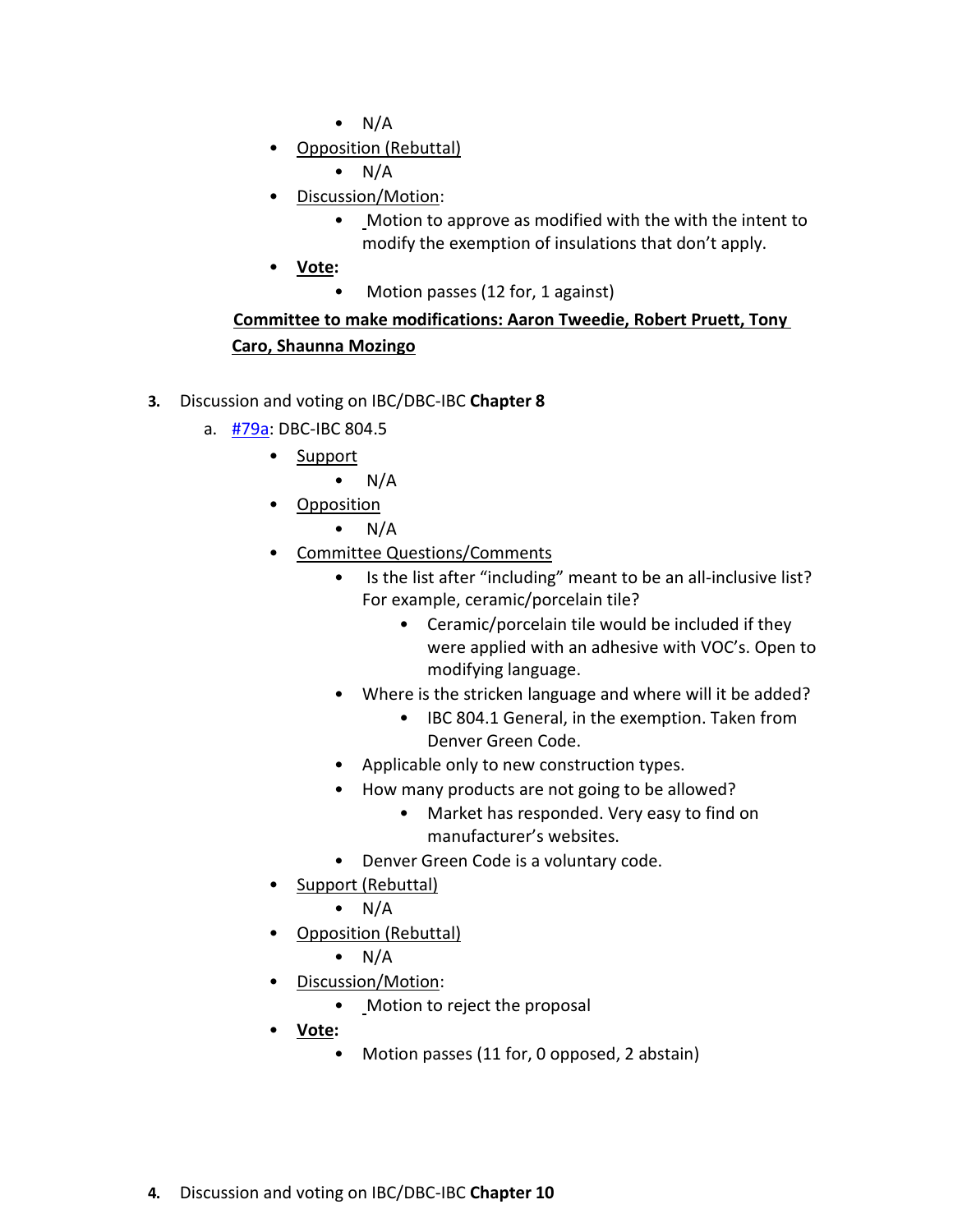- a. [#13:](https://www.denvergov.org/files/assets/public/community-planning-and-development/documents/ds/building-codes/code-adoption/amendment-proposals/ibc/ibc-1010.2.5.pdf) IBC 1010.2.5
	- **Motion** to listen to proposal #10 in conjunction with 13, 14, 12
	- Support

 $\bullet$  N/A

• Opposition

 $\bullet$  N/A

- Committee Questions/Comments
	- Are there instances where we need to distinguish between installed, altered, and repaired?
		- Where there are already bolts, they cannot be altered or repaired.
- Support (Rebuttal)
	- $\bullet$  N/A
- Opposition (Rebuttal)
	- $\bullet$  N/A
- Discussion/Motion:
	- Motion to modify #13 language: "Manually or electrically operated" and remove electric bolt definition.
	- **Vote:** Motion passes unanimously
	- Motion to vote on proposals separately.
	- **Vote:** Motion passes unanimously
	- Motion to approve as amended (#13)
	- **Vote:** Motion passes (11 for, 1 against)
	- •
- b. [#14:](https://www.denvergov.org/files/assets/public/community-planning-and-development/documents/ds/building-codes/code-adoption/amendment-proposals/ibc/ibc_1010.2.7-a.pdf) IBC 1010.2.7-A
	- Support
		- $\bullet$  N/A
	- Opposition
		- $\bullet$  N/A
	- Committee Questions/Comments
		- Was the intent for the doors to unlock from both the fire command center and the master switch?
			- If the fire command center is present, that would be the signal. Else the master switch would be the signal.
		- •
	- Support (Rebuttal)
		- $\bullet$  N/A
	- Opposition (Rebuttal)

 $\bullet$  N/A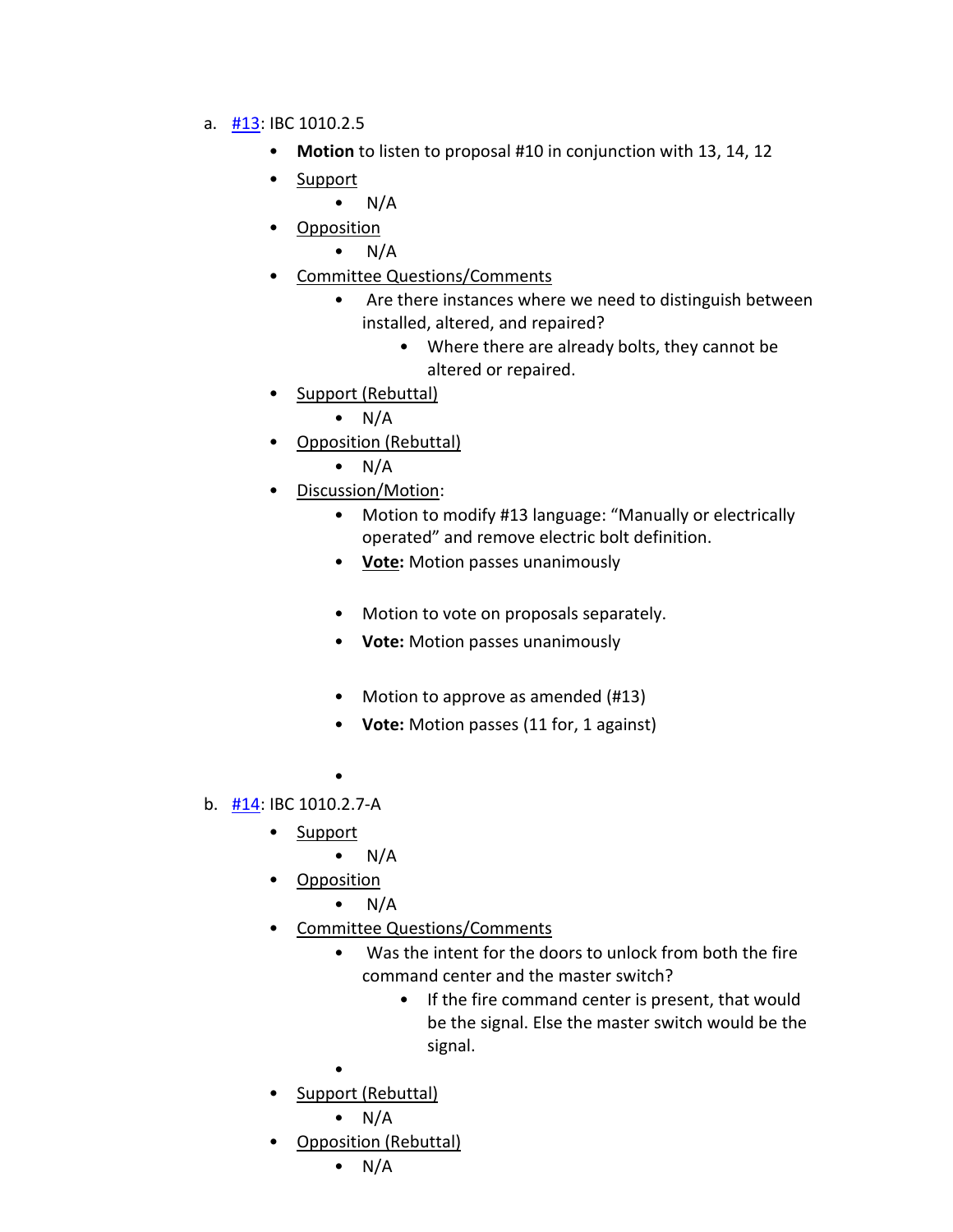- Motion:
	- Motion to approve modifications
- **Vote:**
	- Motion passes (10 for, 1 against)
- Motion:
	- Motion to approve as modified
- **Vote:**
	- Motion passes (10 for, 0 against, 1 abstention)

#### c.  $\frac{112}{10}$ : IBC 1010.2.12

- Support
	- $\bullet$  N/A
- Opposition
	- $\bullet$  N/A
- Committee Questions/Comments

 $\bullet$  N/A

• Support (Rebuttal)

$$
\bullet
$$
 N/A

- Opposition (Rebuttal)
	- $\bullet$  N/A
- Motion:
	- Motion to approve as modified ("are not permitted") with the intent to add item 7 to 1010.2.11.
- **Vote:**
	- Motion passes (12 for, 0 against, 0 abstention)
- d. [#10:](https://www.denvergov.org/files/assets/public/community-planning-and-development/documents/ds/building-codes/code-adoption/amendment-proposals/ibc/ibc_dbca_202.pdf) IBC DBCA 202
	- Support
		- $\bullet$  N/A
	- Opposition
		- $\bullet$  N/A
	- Committee Questions/Comments
		- $\bullet$  N/A
	- Support (Rebuttal)

 $\bullet$  N/A

- Opposition (Rebuttal)
	- $\bullet$  N/A
- Motion:
	- To table amend with the modifications.
- **Vote:**
	- Motion (11 for, 0 against)
- Motion:
	- Motion to approve as modified